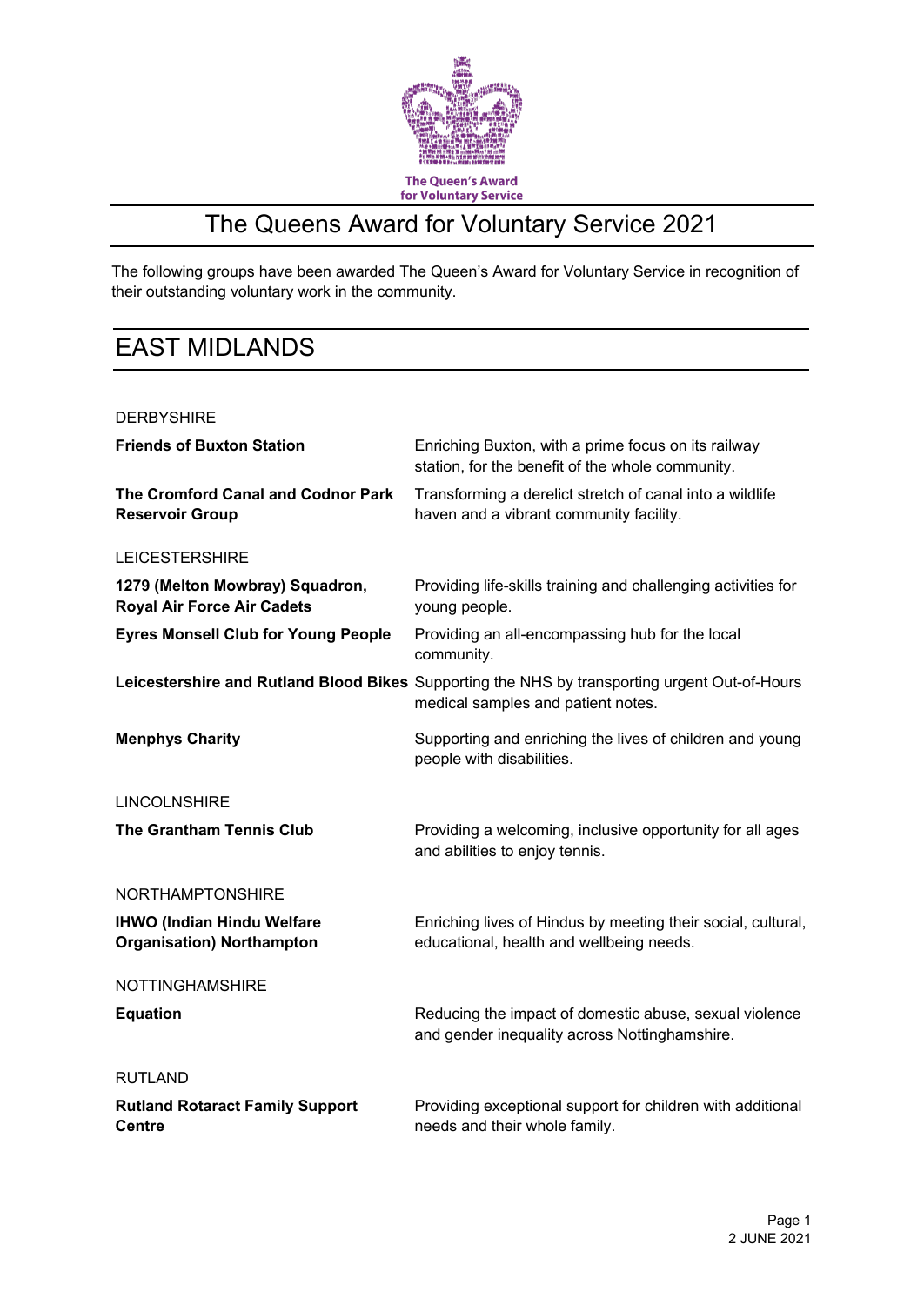# EAST OF ENGLAND

| <b>BEDFORDSHIRE</b>                   |                                                                                                             |
|---------------------------------------|-------------------------------------------------------------------------------------------------------------|
| <b>Luton Council of Faiths (LCoF)</b> | Building peace and reconciliation across Luton's diverse<br>communities.                                    |
| <b>HERTFORDSHIRE</b>                  |                                                                                                             |
| <b>Future Living Hertford</b>         | Supporting survivors of domestic abuse and addictions<br>and enabling them to flourish in society.          |
| <b>Small Acts of Kindness</b>         | Supporting lonely and socially isolated older people and<br>connecting local communities with kindness.     |
| <b>Sunnyside Rural Trust</b>          | Training disabled people towards achieving employment<br>through horticulture and animal husbandry.         |
| <b>Ver Valley Society</b>             | Protecting and promoting the River Ver chalk stream for<br>the local community and beyond.                  |
| <b>NORFOLK</b>                        |                                                                                                             |
| <b>Norfolk Blood Bikes</b>            | Transporting emergency medical products to hospitals<br>and medical teams in Norfolk, free of charge.       |
| <b>SUFFOLK</b>                        |                                                                                                             |
| <b>Butley Ferry, Suffolk</b>          | Providing recreational access to footpaths and cycleways<br>in an area of outstanding natural beauty.       |
| <b>Home-Start in Suffolk</b>          | Providing support and friendship to vulnerable families in<br>Suffolk via 1:1 volunteering and groups.      |
| <b>Hour Community</b>                 | Responding to community needs with community<br>solutions.                                                  |
| <b>Inside Out Community</b>           | Supporting the mental health & emotional wellbeing of<br>people through participation in the creative arts. |
| <b>Success After Stroke</b>           | Providing care and support to stroke survivors and their<br>families in the East of England.                |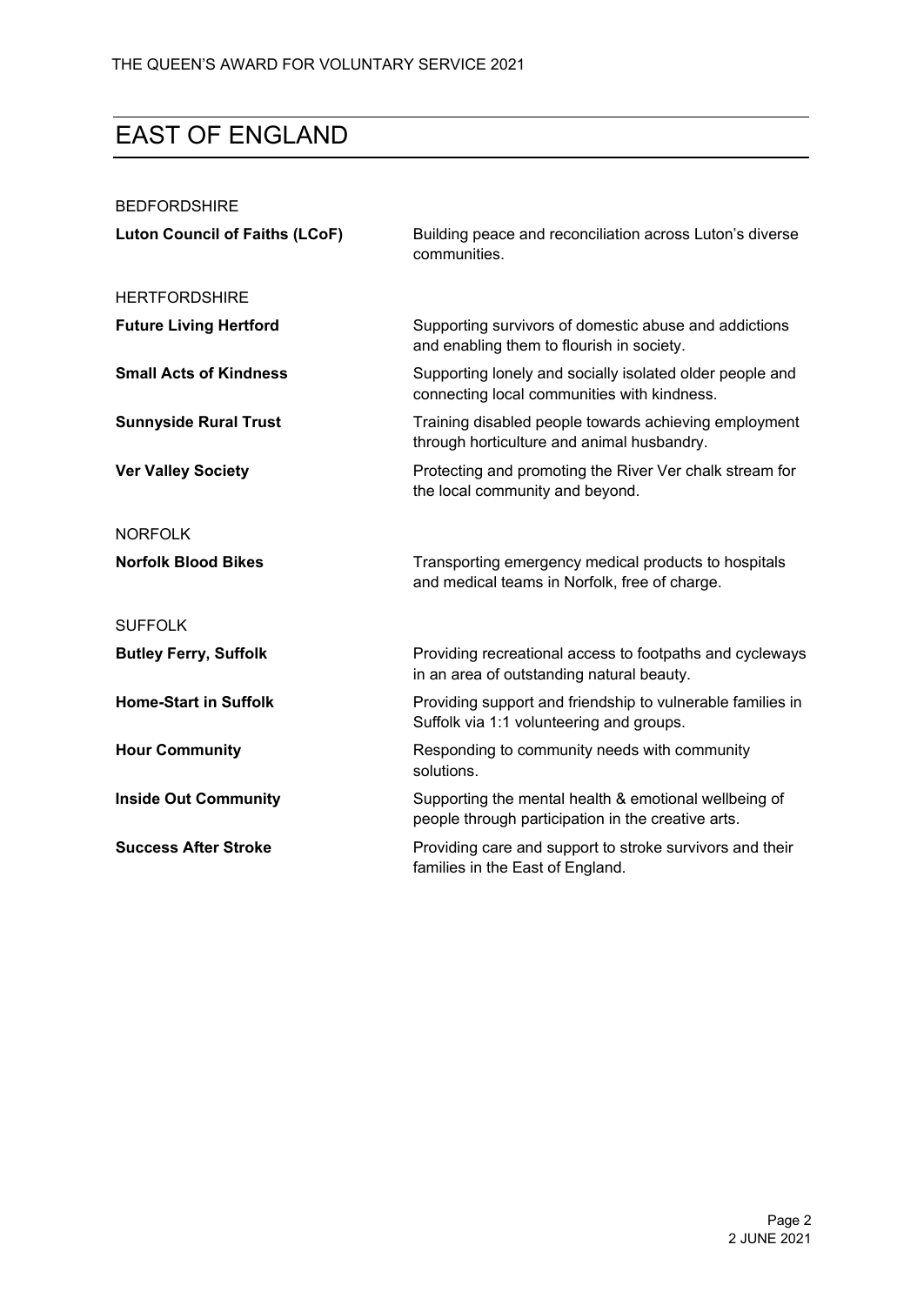### NORTH EAST

#### COUNTY DURHAM

| <b>Clubs</b>                                             | <b>Durham Association of Boys and Girls</b> Providing sporting activities for young people,<br>encouraging confidence and self-belief. |
|----------------------------------------------------------|----------------------------------------------------------------------------------------------------------------------------------------|
| NORTHUMBERLAND                                           |                                                                                                                                        |
| <b>Northumberland County Blind</b><br><b>Association</b> | Providing support, services and information to visually<br>impaired and blind people.                                                  |
| <b>TYNE AND WEAR</b>                                     |                                                                                                                                        |
| <b>Friends of Hebburn Cemetery</b>                       | Creating a vibrant hub aimed at supporting the bereaved<br>and providing wider community enjoyment.                                    |
| <b>NECA Community Garden</b>                             | Maintaining the community garden to provide a safe and<br>exciting learning environment.                                               |
| <b>Future</b>                                            | <b>Remembering the Past, Resourcing the Capturing, preserving and sharing living memories,</b><br>helping to promote social inclusion. |
| South Shields Volunteer Life Brigade                     | Providing a 24 hour, 7 days a week, volunteer search<br>and rescue service in support of HM Coastguard.                                |
| <b>Whitley Bay Street Pastors</b>                        | Providing support to all they meet, especially the<br>vulnerable and marginalised.                                                     |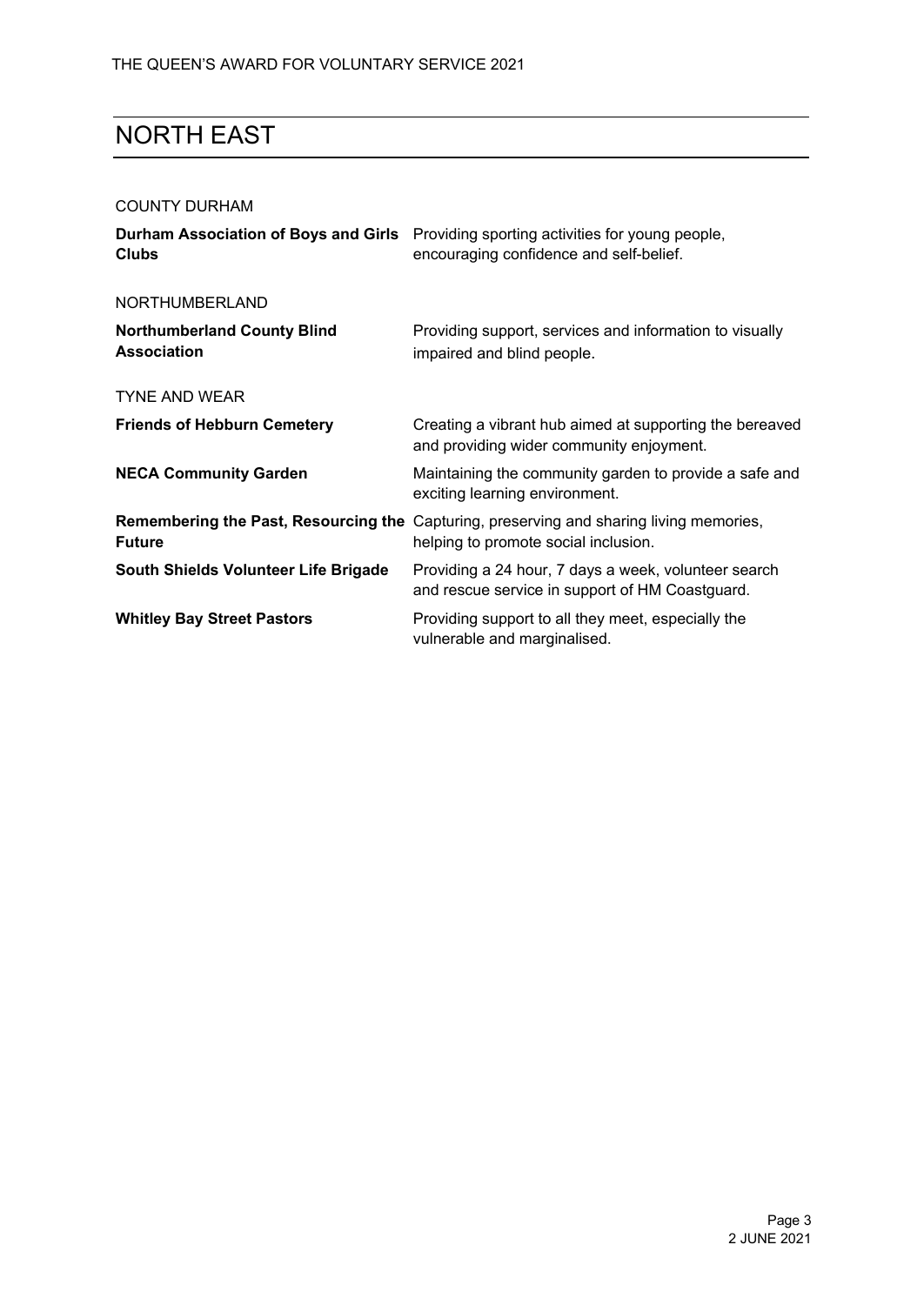### NORTH WEST

#### CUMBRIA

| <b>Bay Search &amp; Rescue</b>                                               | Providing a volunteer all-terrain and amphibious search<br>and rescue service in Morecambe Bay.                                              |
|------------------------------------------------------------------------------|----------------------------------------------------------------------------------------------------------------------------------------------|
| <b>Fellrunner Village Bus</b>                                                | Delivering a volunteer minibus service for rural<br>communities across Eden District for over 40 years.                                      |
| <b>Westmorland County Agricultural</b><br><b>Society</b>                     | Providing agricultural events and educational<br>programmes promoting food, farming and the<br>environment.                                  |
| <b>GREATER MANCHESTER</b>                                                    |                                                                                                                                              |
| <b>Beacon Bolton Counselling Service</b>                                     | Providing therapeutic counselling in a very diverse<br>community.                                                                            |
| Coffee4Craig                                                                 | Providing an inclusive, safe and judgement-free support<br>service to homeless and vulnerable people.                                        |
| <b>Gorton Imagination Library</b>                                            | Promoting a love of reading and school readiness by<br>providing books to children under 5.                                                  |
| <b>MACFEST, Muslim Arts and Culture</b><br><b>Festival</b>                   | Connecting communities, promoting social inclusion and<br>overcoming barriers through art and culture.                                       |
|                                                                              | Manchester Transport Museum Society Conserving, exhibiting and operating vintage trams,<br>tramway-related heritage artefacts and documents. |
| <b>Moss Side Community Allotment</b><br>Group                                | Transforming a neglected allotment into a flourishing<br>sustainable community allotment and social hub                                      |
| <b>Myriad Foundation</b>                                                     | Supporting the vulnerable in society with services and<br>educating the wider community on Islām.                                            |
| <b>Networking in East Oldham</b><br><b>Neighbourhoods (NEON)</b>             | Providing financial, social, health and education services<br>to the local community in East Oldham.                                         |
| <b>Oldham Boxing and Personal</b><br><b>Development Centre</b>               | Delivering an inclusive, diverse and non-judgemental<br>service to the local community.                                                      |
| <b>Oldham Street Angels</b>                                                  | Keeping everyone safe in Oldham town centre's night<br>economy, particularly rough sleepers.                                                 |
| <b>Our Kids Eyes</b>                                                         | Providing support, information and activities for families<br>who have children with disabilities.                                           |
| <b>Rochdale Heartbeat</b>                                                    | Providing care, support and equipment for heart patients<br>and families, both in and out of hospital.                                       |
| <b>Saddleworth and Oldham Area Whit</b><br><b>Friday Brass Band Contests</b> | Producing a renowned outdoor Festival of Brass Music,<br>featuring 4,000 musicians.                                                          |
| <b>Stockport User Friendly Fellowship</b><br>(STUFF)                         | Providing advice and practical help to people<br>experiencing mental health conditions in Stockport.                                         |
| <b>The Anthony Seddon Fund</b>                                               | Providing mental health peer support in the community.                                                                                       |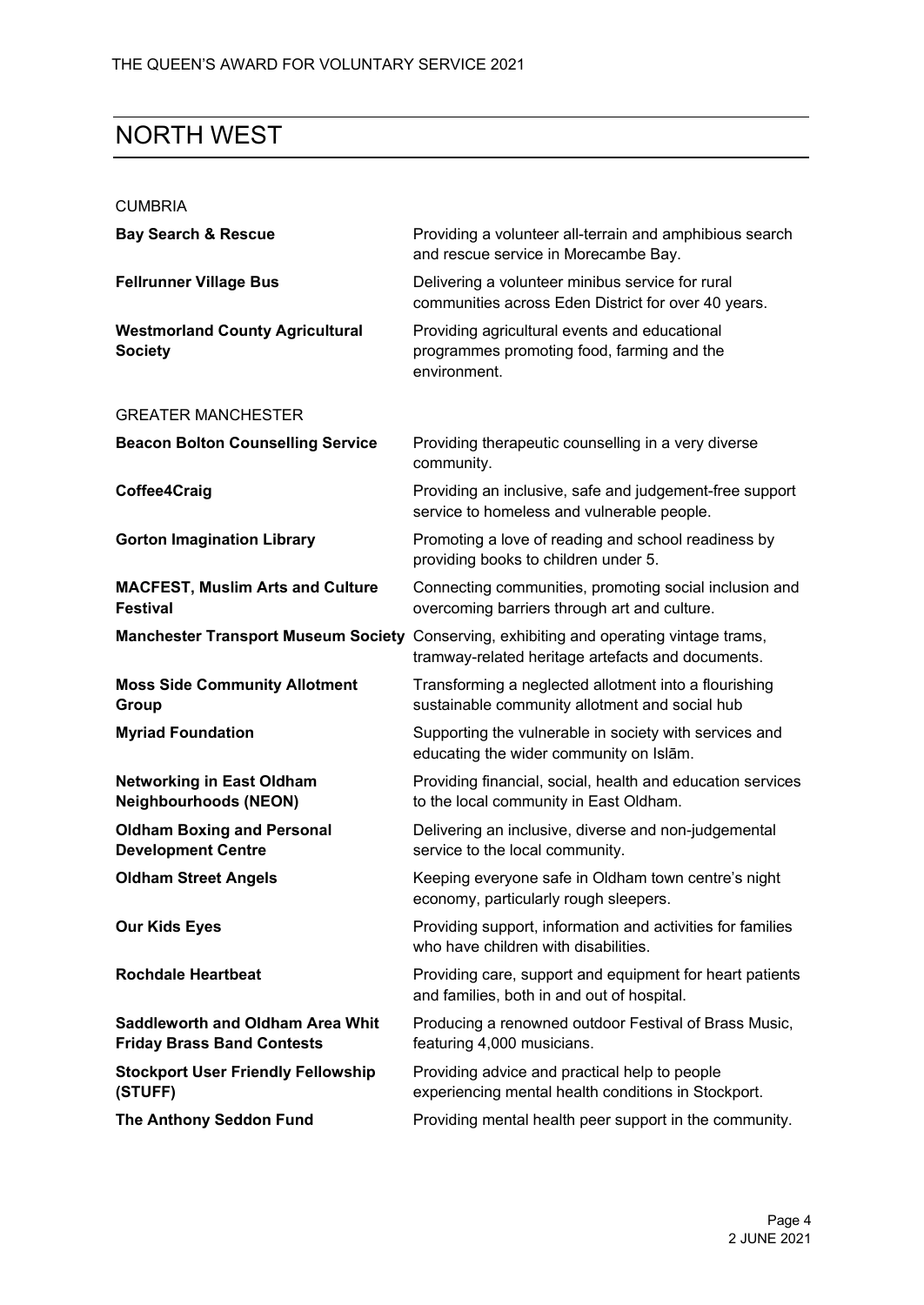| <b>The Brick</b>                                      | Providing person-centred services for people who are<br>homeless, in poverty, or facing debt crisis.     |
|-------------------------------------------------------|----------------------------------------------------------------------------------------------------------|
| The Bridge at Leigh                                   | Addressing poverty and exclusion through a community<br>wellness, recovery and inclusion services.       |
| The Friends of Hopwood Park                           | Developing, enhancing and maintaining Hopwood Park<br>as a green space and valuable community resource.  |
| <b>The My Voice Project</b>                           | Preserving the legacy of Holocaust survivors by<br>recording their life-stories.                         |
| <b>The Proud Trust</b>                                | Providing groups and support for young LGBT+ people;<br>delivering training and running an LGBT+ Centre. |
| <b>Walking With The Wounded, OP-</b><br><b>REGEN</b>  | Empowering former service personnel to showcase skills<br>and serve their communities.                   |
| <b>Willow Hey Community Project</b>                   | Upskilling local people to address food poverty,<br>woodworking and improve mental health and wellbeing. |
| <b>LANCASHIRE</b>                                     |                                                                                                          |
| Arts 2 Heal                                           | Transforming lives, providing mental health support and<br>skill-building through an art-based approach. |
| <b>Beyond Radio Community Radio</b><br><b>Station</b> | Providing an information service alongside support for<br>individuals, charities and community groups.   |
| <b>Blackburn Youth Zone</b>                           | Enhancing the lives of children and young people across<br>Blackburn with Darwen.                        |
| <b>Community Solutions North West</b>                 | Supporting communities to be healthy and happy;<br>reducing social isolation, loneliness and inequality. |
| <b>Lancashire Youth Challenge</b>                     | Supporting and challenging young people to overcome<br>barriers to achieve personal success.             |
| The Mid Lancs Colts Junior Football<br>League         | Providing grassroots football to children and promoting<br>anti-racism in football.                      |
| <b>The Olive Branch</b>                               | Serving at-risk people in Lancaster: relieving hunger &<br>helping them to resolve their difficulties.   |
|                                                       |                                                                                                          |

#### MERSEYSIDE

| Alder Hey Children's NHS Foundation<br><b>Trust Volunteers</b> | Providing services to improve experience and outcomes<br>for children/young people, families and carers. |
|----------------------------------------------------------------|----------------------------------------------------------------------------------------------------------|
| <b>Asylum Link Merseyside</b>                                  | Providing friendship and support for asylum seekers and<br>refugees, specialising in destitution.        |
| <b>Compass Counselling Services</b>                            | Providing accessible, affordable, appropriate counselling<br>support services on Merseyside.             |
| <b>Everton in the Community</b>                                | Identifying and sustainably supporting at-risk people in<br>the community.                               |
| <b>IncuBabies</b>                                              | Providing support to a much in demand Neo-Natal critical<br>care Unit and vital research.                |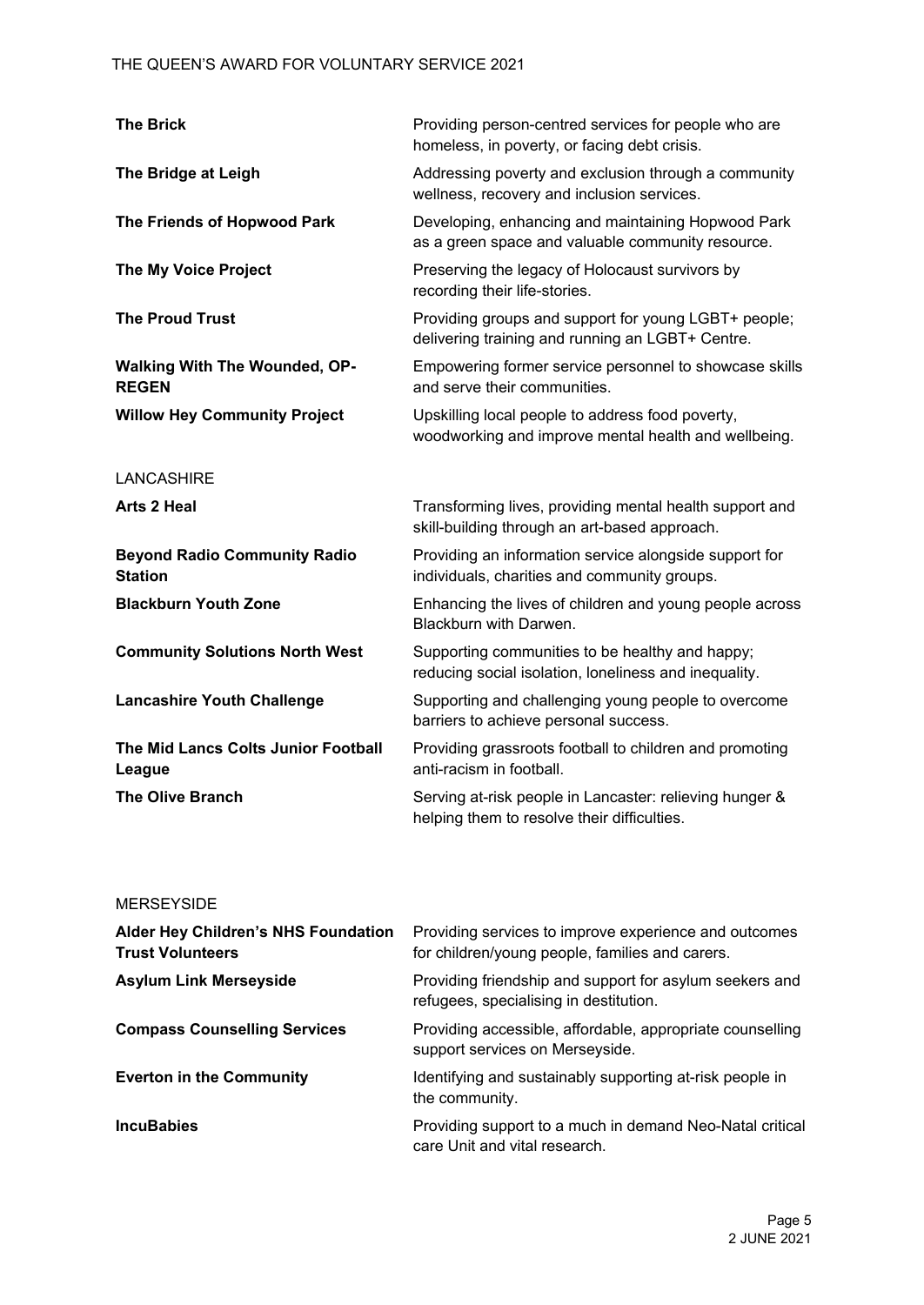| <b>Liverpool Talking Newspaper for the</b><br><b>Blind</b> | Provision of local news and cultural communications to<br>visually impaired people.                            |
|------------------------------------------------------------|----------------------------------------------------------------------------------------------------------------|
| <b>NEO Community</b>                                       | Building resilient communities, raising aspirations,<br>facilitating change and reducing food insecurity.      |
| <b>Newton and Earlestown Community</b><br>Group            | Encouraging civic pride and wellbeing in Newton-le-<br>Willows.                                                |
| <b>Paul's Place</b>                                        | Providing specialist suicide bereavement services in<br>Liverpool.                                             |
| <b>Queenscourt Hospice</b>                                 | Delivering innovation, empowering communities and<br>providing specialist palliative care services.            |
| The Friends of Birkenhead Park                             | Maintaining Birkenhead Park and the Edward Kemp<br>Community Garden for the benefit of the whole<br>community. |
| <b>Wirral Foodbank</b>                                     | Delivering outstanding service to residents of Wirral,<br>providing emergency food, advice and advocacy.       |
| <b>Wirral Youth Zone (The Hive)</b>                        | Building relationships with young people, equipping them<br>for a brighter present and hopeful futures.        |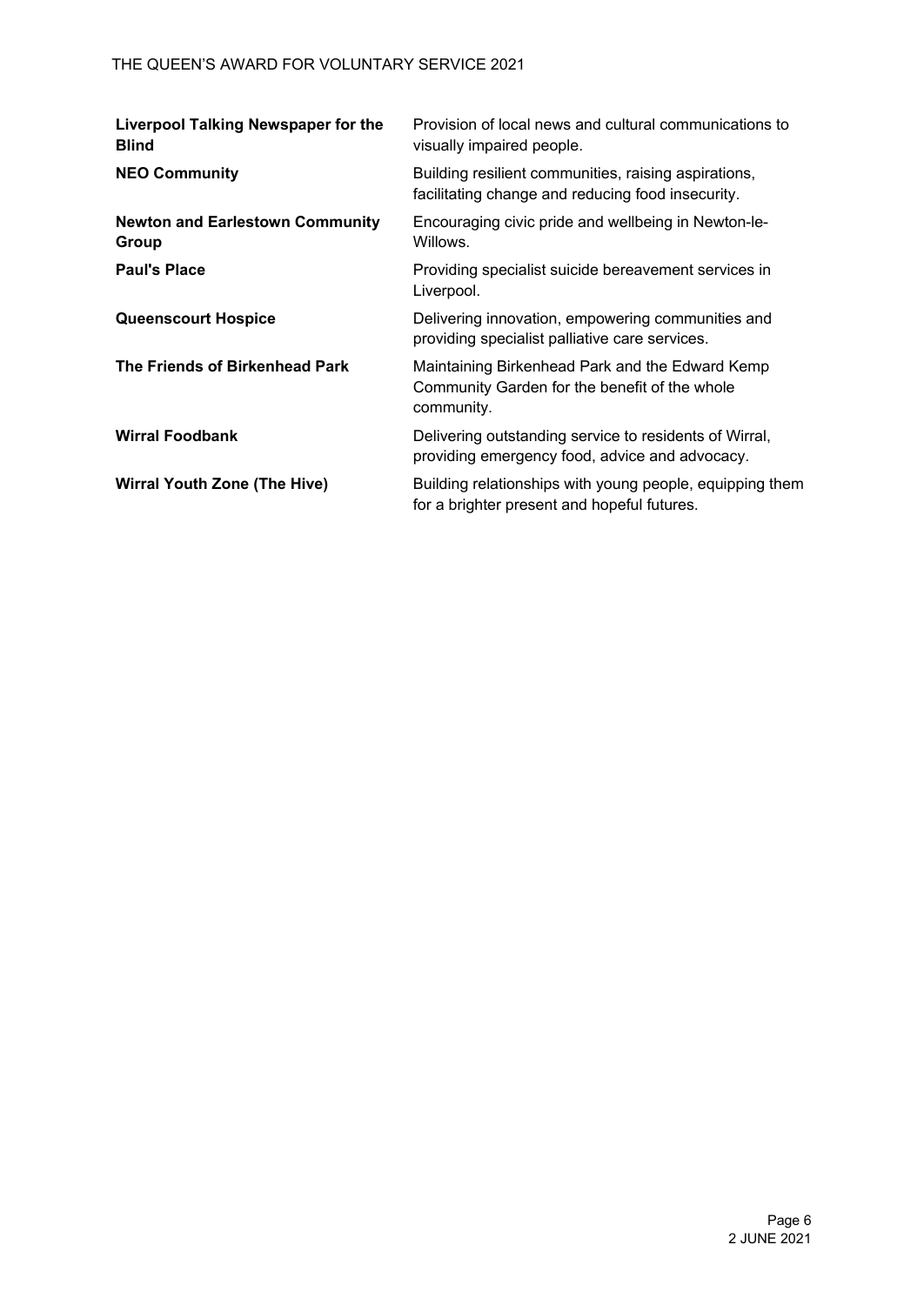## SOUTH EAST

#### BERKSHIRE

| <b>CLASP, Listen To Us</b>                                   | A team of adults with learning disabilities who write and<br>deliver Learning Disability Awareness Training.                               |
|--------------------------------------------------------------|--------------------------------------------------------------------------------------------------------------------------------------------|
| <b>Guru Maneyo Granth Gurdwara</b><br>(GMGG)                 | Providing hot meals and food parcels to people in need<br>in Slough, London and throughout the UK.                                         |
| <b>Learning to Work</b>                                      | Preparing young people for the world of work through<br>employer-led activities and careers guidance.                                      |
| <b>MOD Corsham Military Co-Responders</b><br>Team            | Saving lives and promoting recovery as Military Co-<br>Responders working with the Ambulance Service.                                      |
| <b>No.5 Young People</b>                                     | Providing confidential counselling and outreach for<br>children, young people and those around them.                                       |
| <b>Reading Family Aid</b>                                    | Putting smiles on the faces of disadvantaged children<br>and families in the Reading area.                                                 |
| <b>Reading Rowing Club</b>                                   | Promoting rowing as an enjoyable sport for all, offering<br>valuable personal and community benefits.                                      |
| <b>Smart Works Reading</b>                                   | Tackling poverty by helping disadvantaged women into<br>employment with interview coaching and clothing.                                   |
| <b>The Link Foundation</b>                                   | Providing practical support to deprived children and<br>families in Berkshire and Buckinghamshire.                                         |
| <b>The Link Visiting Scheme</b>                              | Tackling loneliness by supporting lonely and isolated<br>people to develop friendships and join activities.                                |
| <b>BUCKINGHAMSHIRE</b>                                       |                                                                                                                                            |
| <b>DREAMSAI Milton Keynes</b>                                | Providing assistance and support to vulnerable people in<br>accordance with the teachings of Shirdi Sai.                                   |
| <b>Milton Keynes Centre for Integrated</b><br>Living (MKCIL) | Inspiring, empowering and enabling people with disability<br>to maximise their independence and potential.                                 |
| <b>EAST SUSSEX</b>                                           |                                                                                                                                            |
| <b>Medi Tech Trust</b>                                       | Transforming patients' experience and providing modern<br>medical equipment, ensuring faster recovery.                                     |
| <b>Sussex Pathways</b>                                       | Creating safer communities, supporting change to<br>reduce re-offending and empower victims.                                               |
| The WayfinderWoman Trust                                     | Supporting marginalised women gain self-confidence<br>and skills through targeted training and coaching                                    |
| <b>ESSEX</b>                                                 |                                                                                                                                            |
| <b>Abberton Rural Training</b>                               | Providing accessible land-based skills projects for<br>vulnerable and isolated individuals and families.                                   |
|                                                              | BATIAS Independent Advocacy Service Supporting people with learning disabilities to be heard,<br>inspiring positive change to their lives. |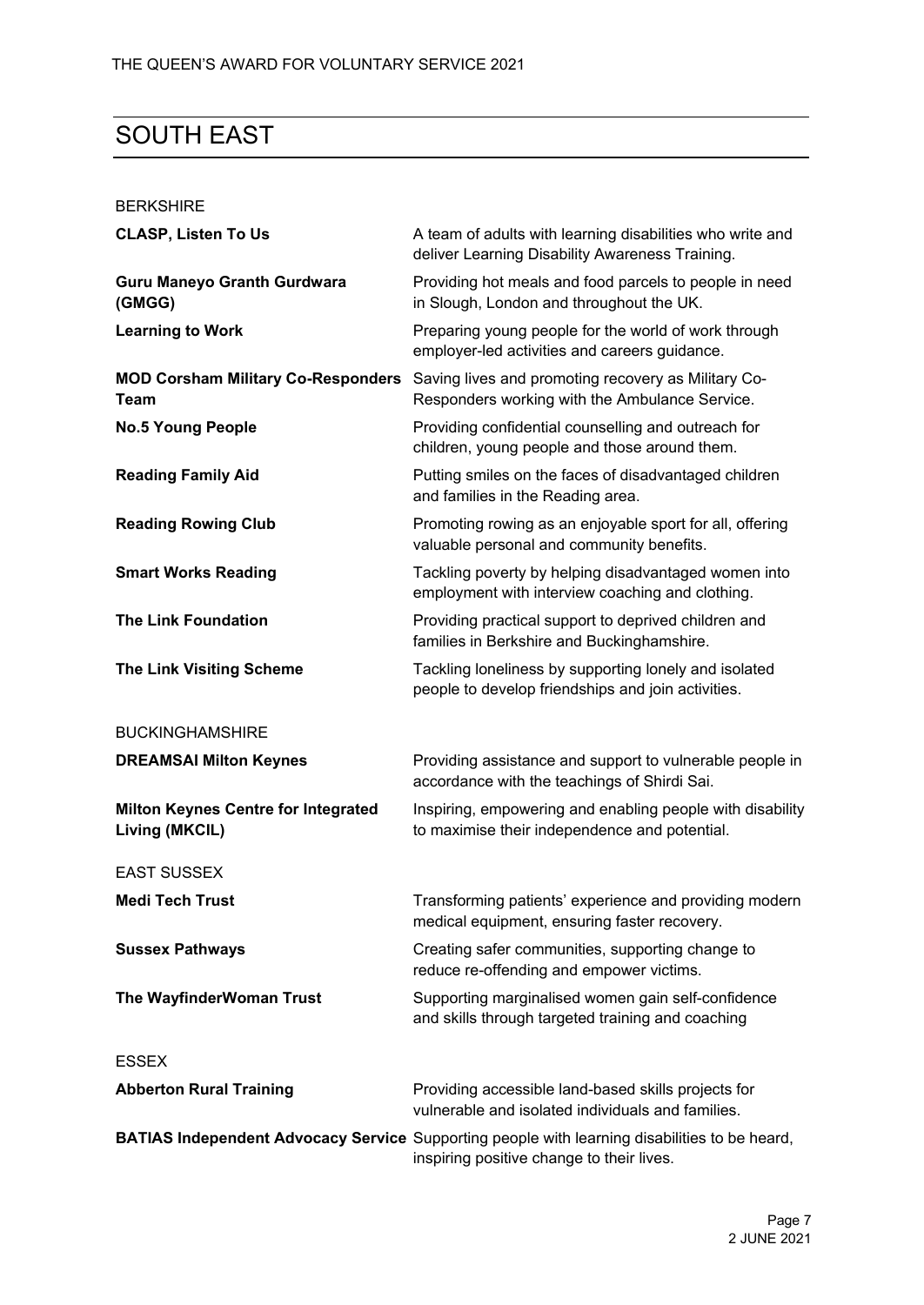| <b>Essex Police Special Constabulary</b>                              | Providing volunteer policing to keep communities in<br>Essex safe                                         |
|-----------------------------------------------------------------------|-----------------------------------------------------------------------------------------------------------|
| <b>Southend Citizens Advice</b>                                       | Giving people knowledge and confidence to find their<br>way, whoever they are, whatever their problem.    |
| <b>GREATER LONDON</b>                                                 |                                                                                                           |
| <b>Barnes Children's Literature Festival</b>                          | Improving the lives of children and families through the<br>promotion of literacy and literature.         |
| Food For All, London                                                  | Preparing and sharing free, hot, nutritious meals with<br>those who would otherwise go hungry.            |
| <b>Gospel Temple Apostolic Church</b>                                 | Providing more than just food to those at risk of hunger<br>and homelessness.                             |
| <b>Halo Children's Foundation</b>                                     | Supporting children and their families with bereavement.                                                  |
| <b>Litter Action Group for Ealing</b><br><b>Residents (LAGER Can)</b> | Removing rubbish from open spaces, bringing social<br>welfare and economic benefits to the community.     |
| <b>Mael Gael Multicultural Community</b><br>Project                   | Providing companionship for older people and<br>recreational opportunities for diverse young people.      |
| <b>PACE Charitable Trust</b>                                          | Empowering disabled people, promoting independence<br>through sport and social inclusion                  |
| <b>River Thames Boat Project</b>                                      | Providing therapeutic river trips for disabled people and<br>educational programmes for schools.          |
| <b>Second Wave Centre for Youth Arts</b>                              | Contributing to youth arts, education, community<br>engagement and social justice benefits in Lewisham.   |
| <b>Shout at Cancer</b>                                                | Using music to improve speech and rebuild confidence<br>after voice loss.                                 |
| <b>Sri Guru Singh Sabha Southall</b>                                  | Providing food, education and health services supporting<br>at-risk people throughout the community.      |
| <b>Taxi Charity for Military Veterans</b>                             | Providing social events and commemorative trips for<br>veterans to combat loneliness and isolation.       |
| The First Aid Nursing Yeomanry<br>(Princess Royal's Volunteer Corps)  | Highly trained female volunteers who support UK<br>authorities in times of crisis.                        |
| <b>The Hornbeam Centre</b>                                            | Redistributing food destined for landfill to local<br>communities through food stalls and cooked meals.   |
| <b>The Mulberry Centre</b>                                            | Enhancing emotional and physical well-being of anyone<br>affected by cancer in a welcoming environment.   |
| <b>Women's Inclusive Team</b>                                         | Creating a community where women and their families<br>are happy, safe and valued.                        |
| <b>HAMPSHIRE</b>                                                      |                                                                                                           |
| <b>Acts of Kindness Community, Solent</b>                             | Providing support to vulnerable people through the<br>provision of essentials and a befriending network.  |
| <b>Portsmouth Down Syndrome</b><br><b>Association</b>                 | Transforming lives and outcomes by promoting inclusion<br>and providing specialist services and training. |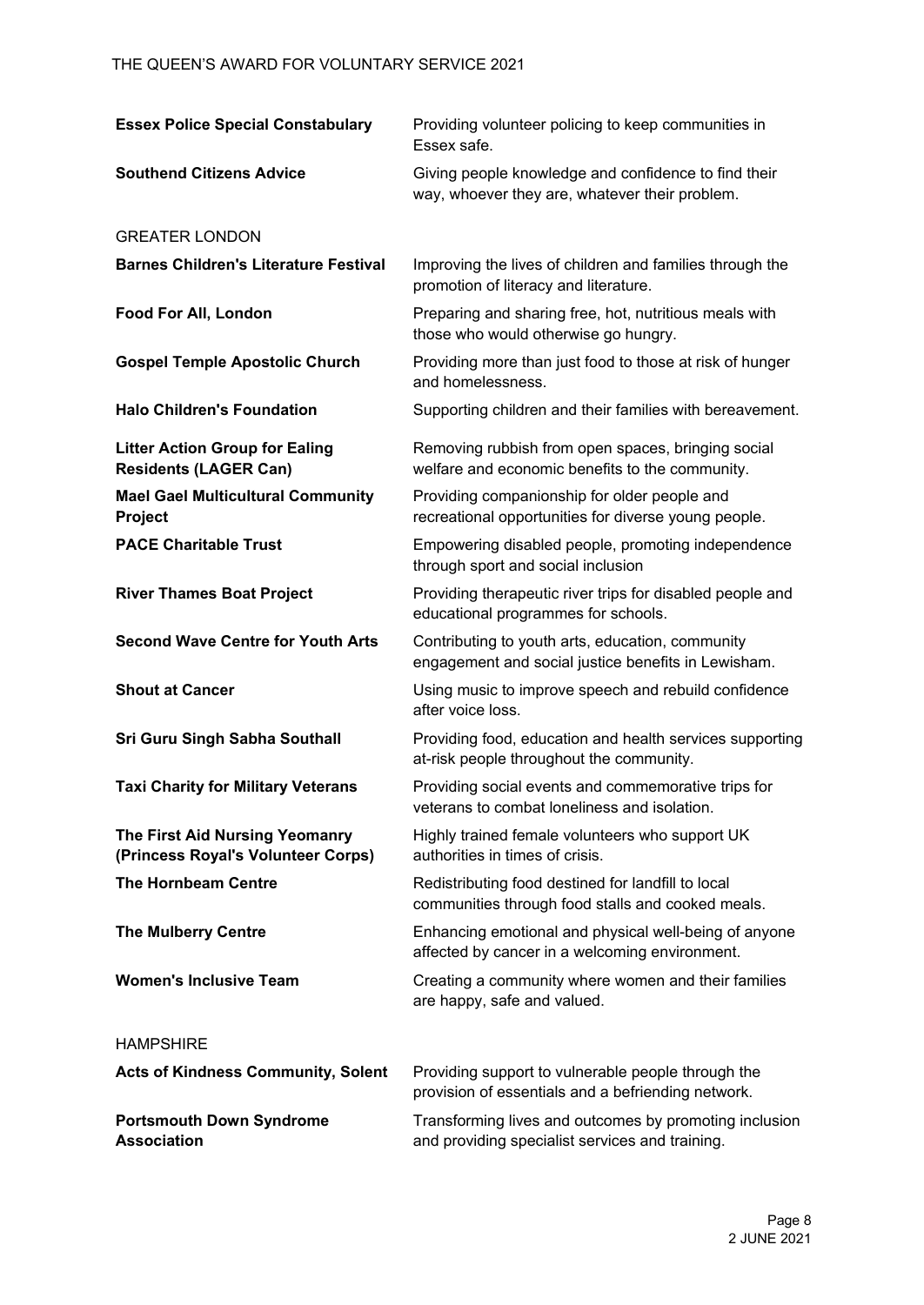| <b>SERV Wessex</b>                                | Providing a free urgent blood and medication courier<br>service to the NHS and community in Hampshire.   |
|---------------------------------------------------|----------------------------------------------------------------------------------------------------------|
| <b>Solent Rescue Independent Lifeboat</b>         | Providing an independent inshore lifeboat and First Aid<br>service covering the western Solent.          |
| <b>KENT</b>                                       |                                                                                                          |
| <b>Ageless Thanet</b>                             | Promoting wellbeing and reducing loneliness and<br>isolation in Thanet communities.                      |
| <b>Louie's Helping Hands</b>                      | Facilitating educational and therapeutic care for<br>vulnerable children with multi-sensory impairments. |
| <b>SERV, Kent</b>                                 | Providing emergency transport services of vital supplies<br>to the NHS and the Air Ambulance.            |
| <b>OXFORDSHIRE</b>                                |                                                                                                          |
| <b>Farcycles Limited</b>                          | Enabling cycling to thrive in the local community in and<br>around Faringdon.                            |
| <b>Team Mikayla</b>                               | Raising funds through events to grant Wishes for<br>children fighting cancer.                            |
| The Ray Collins Charitable Trust                  | Providing wide-ranging support to people in the Wantage<br>area and building community cohesion.         |
| <b>Voices Across Time</b>                         | Creating intergenerational, participatory performances<br>that celebrate shared culture.                 |
| <b>SURREY</b>                                     |                                                                                                          |
| <b>Dorking Museum and Heritage Centre</b>         | Promoting local heritage and maintaining the Museum for<br>the benefit of the whole community.           |
| <b>Emerge Advocacy</b>                            | Providing a voice of hope for young people in A&E<br>because of self-harm or suicide attempt.            |
| <b>Mid Surrey Community Fridges</b>               | Reducing waste and meeting need by redistributing food<br>and encouraging sustainable living.            |
| <b>SERV, Surrey &amp; South London</b>            | Reliably transporting blood, urgent samples and donated<br>breast milk to hospitals, in Surrey & London  |
| <b>Surrey Minority Ethnic Forum</b>               | Advocating for the needs, strengthening the voice and<br>building the capacity of BAME communities.      |
| THE ISLE OF WIGHT                                 |                                                                                                          |
| <b>Isle of Wight Community Bus</b><br>Partnership | Providing a regular community bus service to serve<br>isolated areas of the Isle of Wight.               |
| <b>WEST SUSSEX</b>                                |                                                                                                          |
| <b>4Sight Vision Support</b>                      | Making a positive difference for people living with sight<br>loss in West Sussex.                        |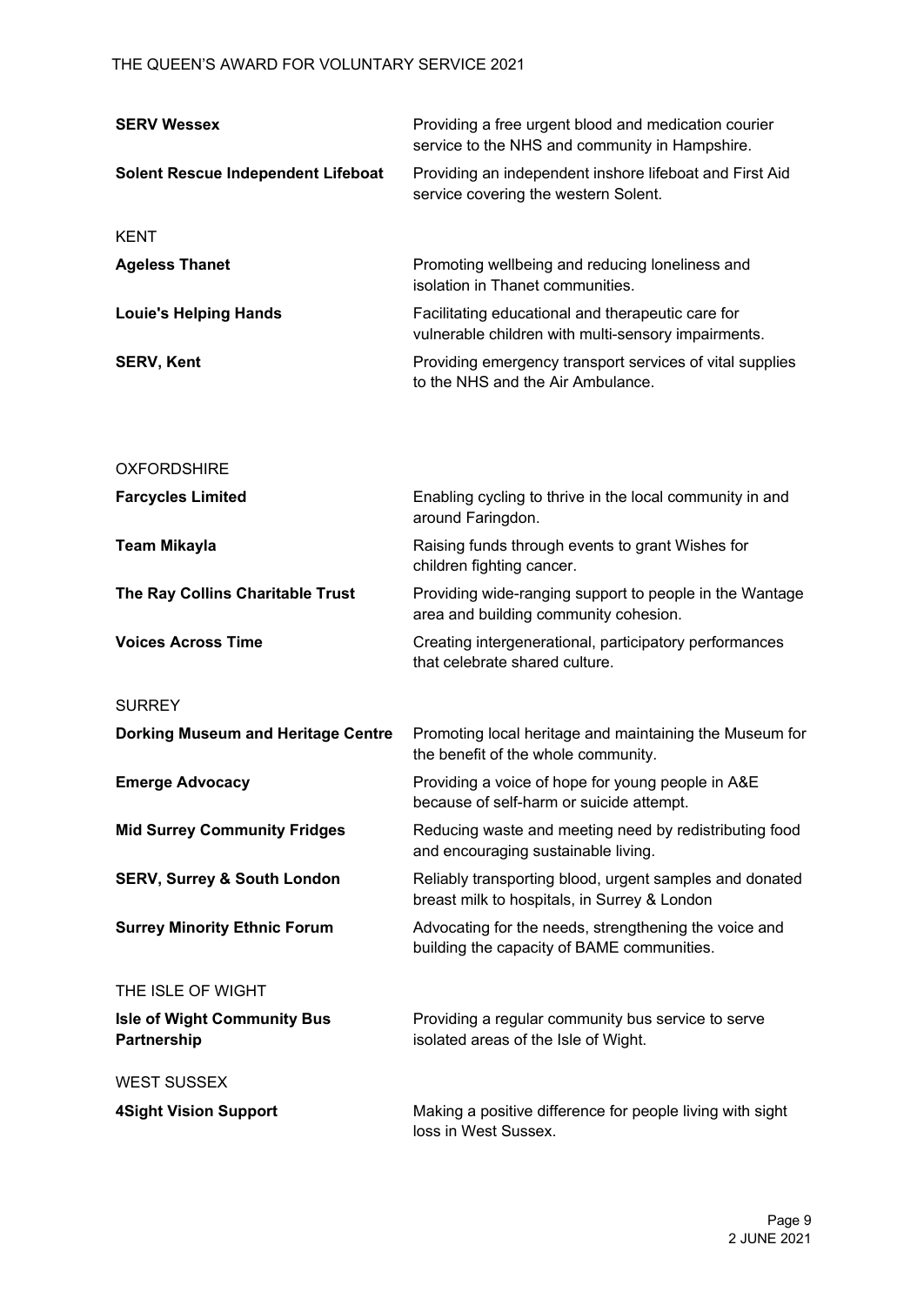| <b>Gurjar Hindu Union (GHU)</b>  | Providing education, cultural and integration supportive<br>services to the Hindu and wider community in Crawley. |
|----------------------------------|-------------------------------------------------------------------------------------------------------------------|
| <b>Olive Tree Cancer Support</b> | Helping those affected by cancer through the provision of<br>complementary and support services.                  |
| <b>Streetlight UK</b>            | Providing frontline support services for at-risk women in<br>Sussex and surrounding areas.                        |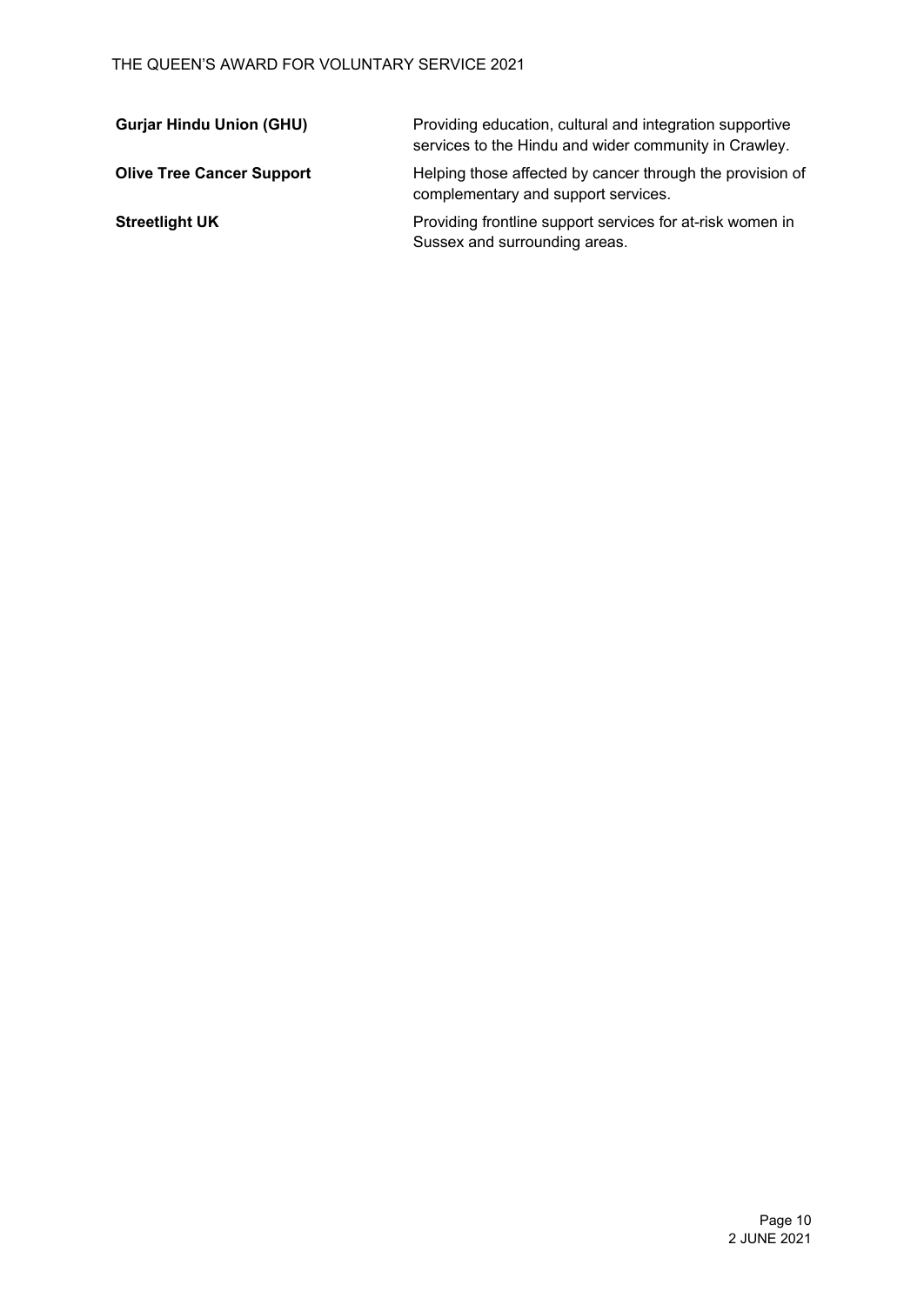### SOUTH WEST

| <b>CORNWALL</b>                                                       |                                                                                                            |
|-----------------------------------------------------------------------|------------------------------------------------------------------------------------------------------------|
| <b>Friends of Sunny Corner</b>                                        | Renovating and transforming Sunny Corner, an unloved<br>public space, close by the river for all to enjoy. |
| <b>DEVON</b>                                                          |                                                                                                            |
| <b>Neighbourhood Friends, Westbank</b><br><b>Exeter</b>               | Supporting vulnerable people on their discharge from<br>hospital, reducing demands on the NHS.             |
| <b>Volunteering in Health</b>                                         | Supporting people in South Devon to make positive,<br>sustainable changes to their health and wellbeing.   |
| <b>DORSET</b>                                                         |                                                                                                            |
| <b>Friends of M.V.Freedom</b>                                         | Providing developmental and recreational experiences<br>for those living with disability.                  |
| <b>The Ancient Technology Centre</b><br><b>Volunteers Association</b> | Providing educational experiences through the<br>construction of buildings from archaeological evidence.   |
| <b>GLOUCESTERSHIRE</b>                                                |                                                                                                            |
| <b>Charlie's Community Support &amp;</b><br><b>Therapy Centre</b>     | Supporting anyone affected by cancer in Gloucestershire<br>including their families and carers.            |
| <b>Cotswold Friends</b>                                               | Providing services to reduce loneliness and support<br>independent living for older and at-risk people.    |
| <b>Gloucestershire Bundles</b>                                        | Providing emergency assistance to families and<br>individuals in crisis.                                   |
| <b>Mindsong</b>                                                       | Helping people with dementia to be creative, participate<br>and live well through communal singing.        |
| <b>The Cotswold Canals Trust</b>                                      | Regenerating a 36-mile canal corridor, engaging<br>communities and reviving heritage and wildlife.         |
| <b>Warmley Men in Sheds</b>                                           | Enabling social support to men at risk of loneliness while<br>creating products for other communities.     |
| <b>SOMERSET</b>                                                       |                                                                                                            |
| <b>Active and In Touch</b>                                            | Providing a much valued, inclusive befriending service to<br>combat isolation and loneliness.              |
| <b>YFW Blood Bikes (Yeovil Free</b><br><b>Wheelers EVS)</b>           | Providing invaluable support to hospitals and<br>communities across Somerset, Dorset and Devon.            |
| THE CITY AND COUNTY OF BRISTOL                                        |                                                                                                            |
| <b>Mothers for Mothers</b>                                            | Supporting families affected by maternal mental illness<br>from pregnancy to childhood.                    |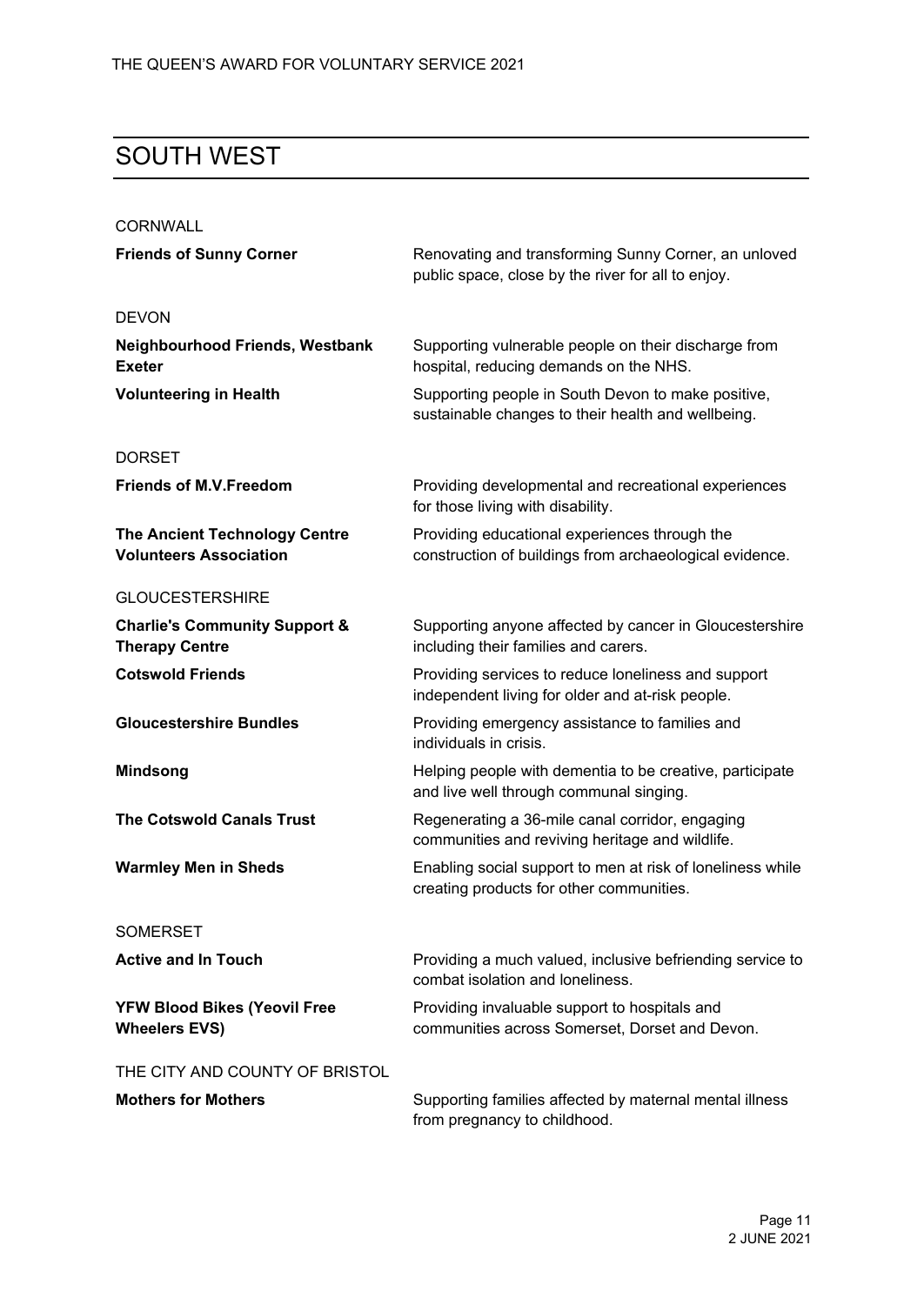## WEST MIDLANDS

| <b>SHROPSHIRE</b>                 |                                                                                                            |
|-----------------------------------|------------------------------------------------------------------------------------------------------------|
| <b>Bright Star Boxing Academy</b> | Empowering vulnerable people to believe in themselves,<br>improve their life and create a positive future. |
| <b>Shrewsbury Drapers Company</b> | Providing housing for older people, preserving historic<br>buildings and promoting textile design.         |
| <b>Shrewsbury Food Hub</b>        | Converting food waste into food smiles through<br>distribution of surpluses to the local community.        |
| The Red House                     | Providing comprehensive support to children, older and<br>isolated people throughout Albrighton.           |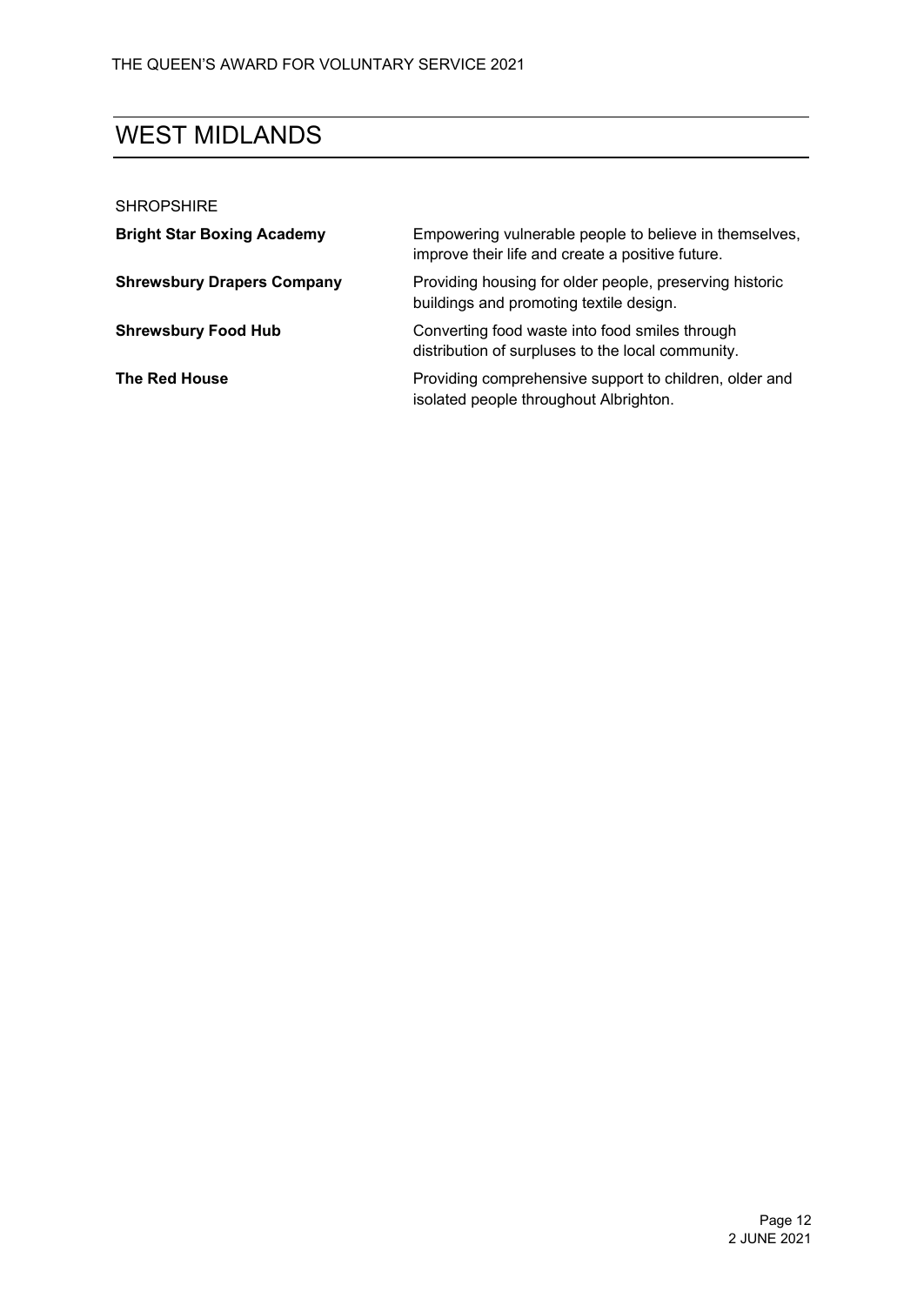| <b>STAFFORDSHIRE</b>                                                |                                                                                                             |
|---------------------------------------------------------------------|-------------------------------------------------------------------------------------------------------------|
| <b>Amerton Railway</b>                                              | Promoting narrow gauge railways, with emphasis on<br>Staffordshire, by operating a narrow gauge railway.    |
| <b>Changes Tamworth</b>                                             | Providing provision of a structured recovery and<br>wellbeing service for those in mental distress.         |
| <b>Fun Club Hub</b>                                                 | Providing opportunities and activities for young people to<br>become confident members of society.          |
| <b>Marchington Village Shop</b>                                     | Providing an essential shop, amenity, social organiser<br>and central hub for the community.                |
| <b>Spark Burntwood</b>                                              | Developing a vibrant community hub of activities and<br>supporting parenting in the early years.            |
| <b>Walk Ministries</b>                                              | Supporting ex-offenders to become positive contributors<br>to their communities and families.               |
| <b>Whittington &amp; Fisherwick Good</b><br><b>Neighbour Scheme</b> | Providing help, support and opportunities for social<br>interaction to vulnerable and lonely villagers.     |
| THE WEST MIDLANDS                                                   |                                                                                                             |
| <b>Allens Cross Community Garden</b>                                | Transforming lives, through cultivating an unused space<br>to become a beautiful Community Garden.          |
| <b>Big Local Venture Centre</b>                                     | Providing essential support, raising aspirations and<br>promoting community participation in Wolverhampton  |
| <b>Black Country Radio</b>                                          | Providing community radio broadcasting in Dudley and<br>the Black Country.                                  |
| EmployabilityUK                                                     | Inspiring young people by providing them with the skills<br>and aspirations to succeed in work.             |
| <b>Friends and Residents of Buffery Park</b>                        | Renovating and maintaining Buffery Park for the benefit<br>of the whole community.                          |
| <b>Friends of Bantock House, Museum</b><br>and Park                 | Helping to develop a park and historic house into a<br>vibrant local facility for all.                      |
| <b>Kingstanding Regeneration Trust</b>                              | Supporting people to gain skills, achieve qualifications,<br>find work, improve their wellbeing.            |
| <b>Melody Music Birmingham</b>                                      | Providing musical activities and band sessions for<br>children and young adults with additional needs.      |
| Shri Venkateswara Balaji Temple,<br><b>Voluntary Action Group</b>   | Providing a Hindu Temple and Community Centre,<br>promoting spirituality, inclusion, and social cohesion.   |
| The People's Orchestra                                              | Creating opportunity and enriching lives and<br>communities through music making.                           |
| The Well, Wolverhampton                                             | Providing emergency food and toiletry parcels for<br>individuals and families in need across Wolverhampton. |
| <b>TLC College (Wolverhampton)</b>                                  | Helping disadvantaged communities by providing<br>activities, education, well-being and creating jobs.      |
| <b>Wednesfield in Bloom</b>                                         | Creating a better, kinder community by doing everything<br>we can to help Wednesfield bloom.                |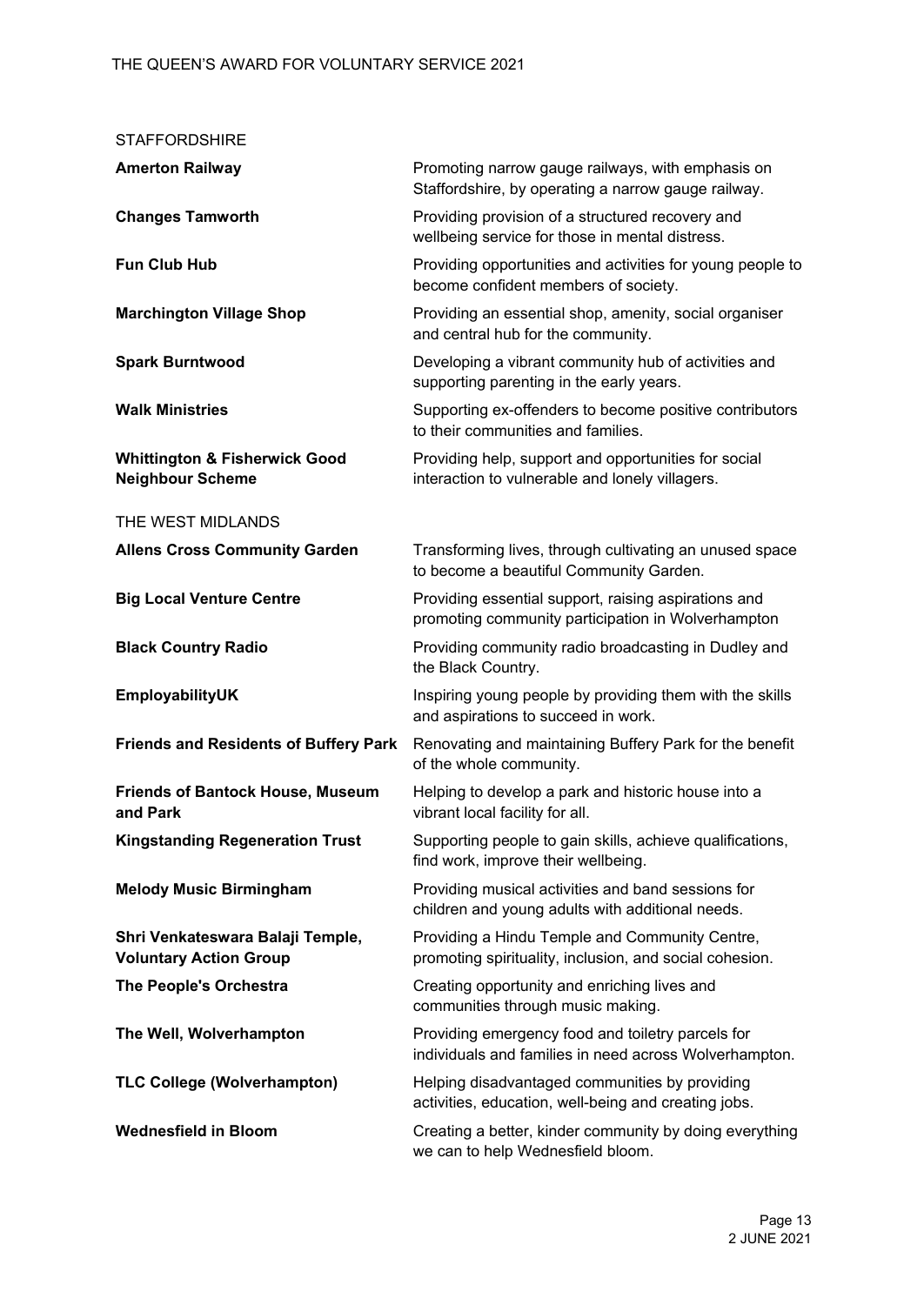#### WARWICKSHIRE

Guy's Cliffe Walled Garden Trust **Restoring and developing Guy's Cliffe Walled Garden as** a local community and educational resource.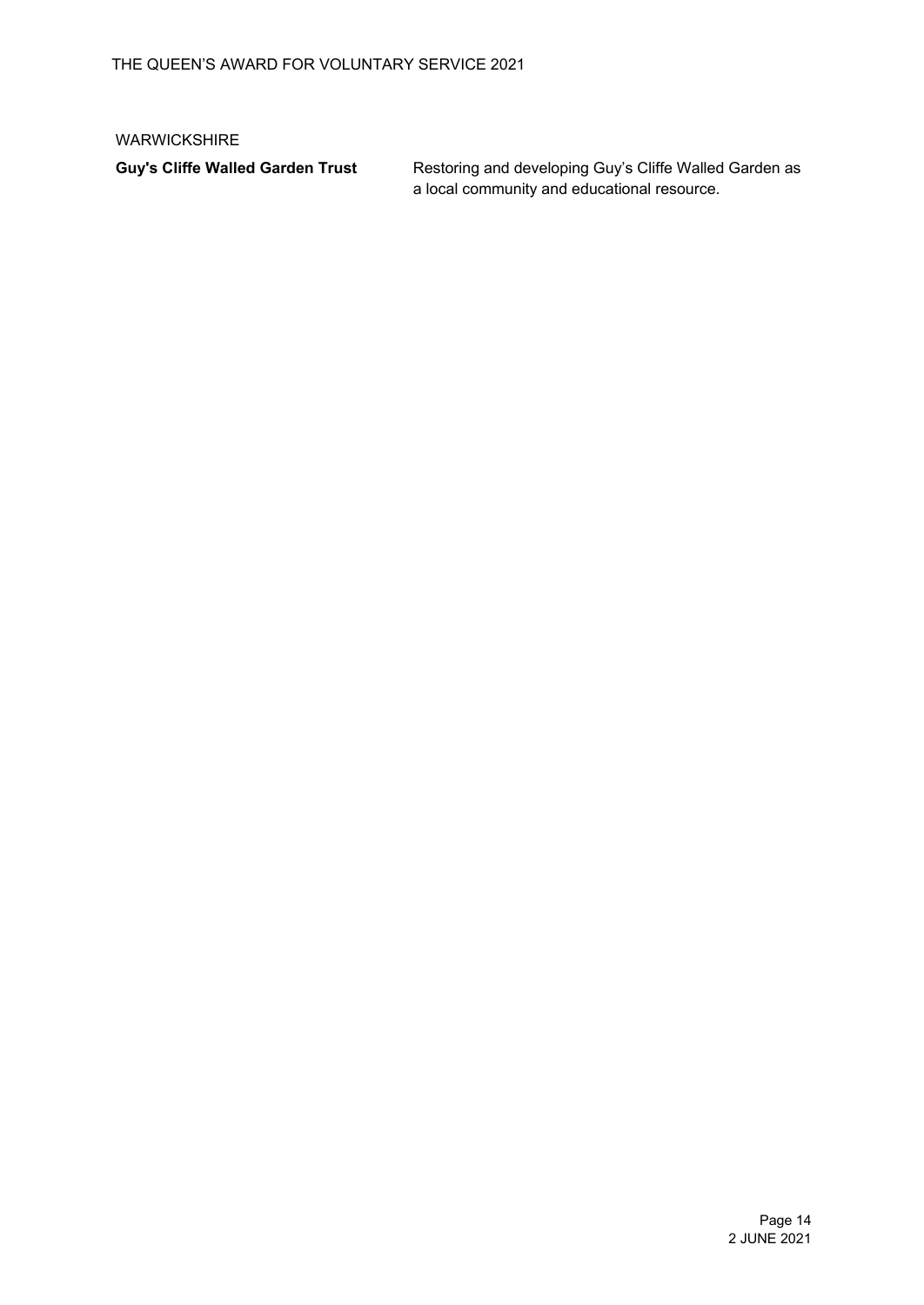# YORKSHIRE AND THE HUMBER

#### NORTH YORKSHIRE

| <b>Dementia Forward</b>                                                              | Providing local support for those living with dementia and<br>their carers in North Yorkshire.              |
|--------------------------------------------------------------------------------------|-------------------------------------------------------------------------------------------------------------|
| <b>Foxglove Covert Local Nature Reserve</b>                                          | Transforming moorland edge wilderness into an<br>outstanding nature reserve.                                |
| <b>SOUTH YORKSHIRE</b>                                                               |                                                                                                             |
| <b>The Ethel Trust</b>                                                               | Providing exceptional support for disadvantaged people<br>through community barge experiences.              |
| THE EAST RIDING OF YORKSHIRE                                                         |                                                                                                             |
| <b>For Entrepreneurs Only</b>                                                        | Entrepreneurs helping peers to start, adapt and grow<br>their businesses in Hull and East Yorkshire.        |
| <b>WEST YORKSHIRE</b>                                                                |                                                                                                             |
| Andy's Man Club, Halifax                                                             | Providing peer to peer talking groups for men.                                                              |
| <b>Bradford Immigration and Asylum</b><br><b>Support and Advice Network (BIASAN)</b> | Embracing Bradford's asylum seekers and refugees with<br>friendship, support, advice and sociable suppers.  |
| <b>Bradford Moor Play and Support</b><br><b>Service</b>                              | Empowering marginalised members of the community<br>with educational, recreational and support services.    |
| <b>Calderdale Industrial Museum</b><br><b>Association</b>                            | Telling the story of how the industry of yesterday shaped<br>the Calderdale of today.                       |
| <b>CATCH Leeds</b>                                                                   | Empowering young people, fostering community<br>cohesion and developing innovative practice.                |
| Dance Action Zone Leeds (DAZL)                                                       | Delivering dance, health and wellbeing programmes in<br>Leeds and Wakefield.                                |
| <b>Freedom4Girls</b>                                                                 | Providing training, advocacy and practical help for people<br>experiencing period poverty.                  |
| <b>Happy Days UK</b>                                                                 | Empowering homeless adults in Yorkshire; providing<br>homes, opportunities and a community for life.        |
| <b>Mytholmroyd Station Partnership</b>                                               | Providing a community hub, creating a transformative<br>blueprint for future community railway stations.    |
| <b>Old Brodleians Rugby Club</b>                                                     | Providing rugby for all ages and delivering huge benefits<br>to their community.                            |
| <b>Ruddi's Retreat</b>                                                               | Providing respite breaks for children and their families<br>living with cancer and life-limiting illnesses. |
| <b>SKY Positive Minds</b>                                                            | Helping disadvantaged women and children to be<br>resilient through dedicated support and workshops.        |
| <b>Slow The Flow</b>                                                                 | Educating and providing natural flood management.                                                           |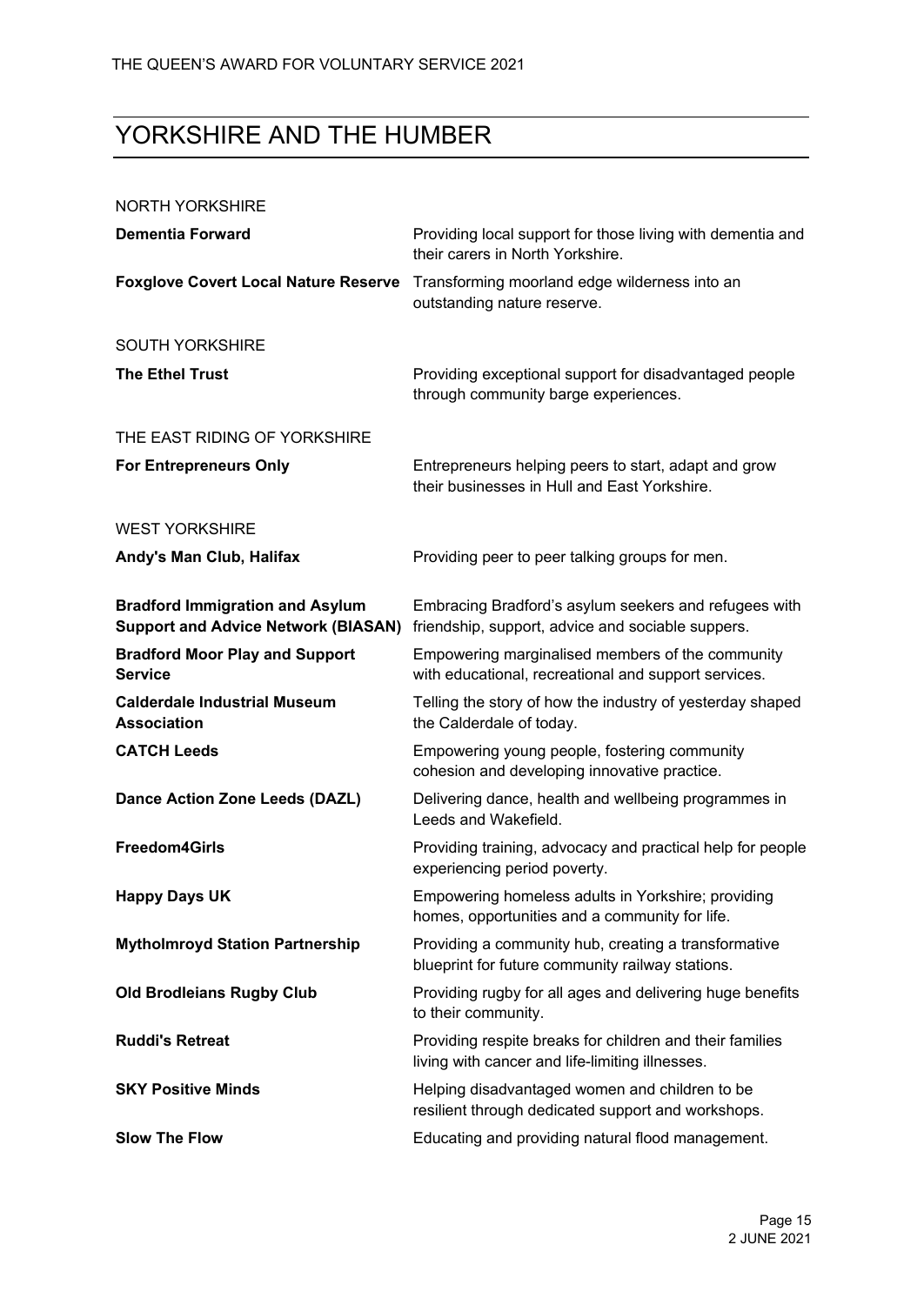| Support and Care After Road Death &<br>Injury (SCARD) | Providing emotional support to people involved with road<br>traffic collisions.                      |
|-------------------------------------------------------|------------------------------------------------------------------------------------------------------|
| The Basement Recovery Project                         | Supporting and inspiring those affected by substance<br>misuse to achieve a new abstinent lifestyle. |
| <b>The Growing Zone</b>                               | Providing service and support to anyone with physical or<br>learning disabilities or challenges.     |
| <b>The Kirkwood Volunteers</b>                        | Supporting those affected by a life-limiting illness in<br><b>Kirklees</b>                           |
| The Men of Worth Project                              | Researching and raising awareness of local people who<br>served the country during wartime.          |
| Verd de gris arts                                     | Encouraging involvement and access to the arts to<br>empower communities and change lives.           |

### **ISLANDS**

| GUERNSEY                               |                                                                                                   |
|----------------------------------------|---------------------------------------------------------------------------------------------------|
| <b>Creative Learning In Prison LBG</b> | Providing education for prisoners to aid rehabilitation and<br>reintegration into the community.  |
| <b>St Peter Port Lifeboat Station</b>  | Saving lives at sea and providing a vital service to the<br>islands of the Bailiwick of Guernsey. |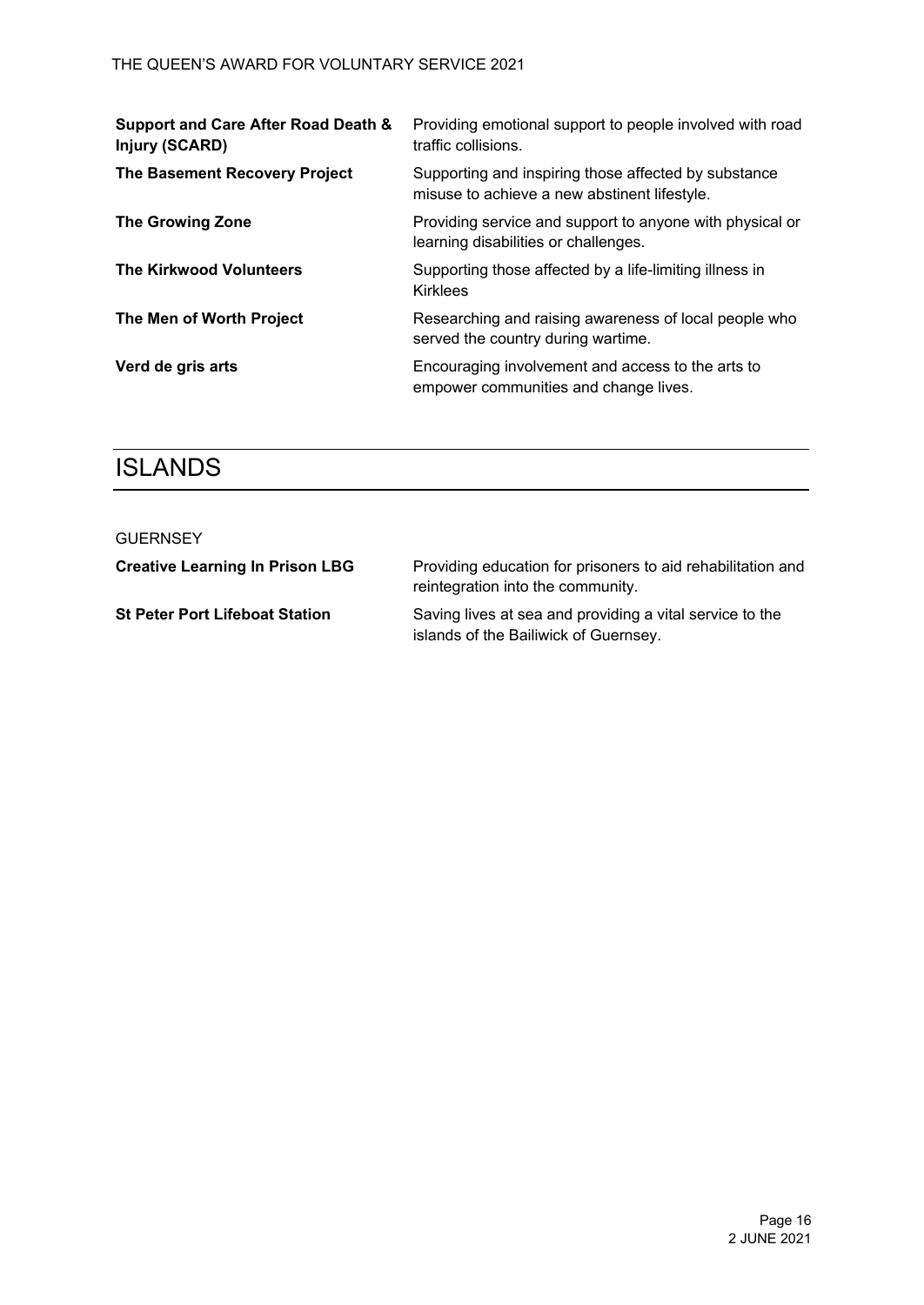### NORTHERN IRELAND

#### COUNTY ANTRIM

| A Safe Space to be Me                           | Encouraging community cohesion through counselling,<br>life coaching, work-shops and family support      |
|-------------------------------------------------|----------------------------------------------------------------------------------------------------------|
| <b>Atlas Women's Centre</b>                     | Providing opportunities and vital support to improve<br>wellbeing, increase skills and reduce isolation. |
| <b>Friends of Antrim Castle Gardens</b>         | Advancing education in horticulture, preserving heritage<br>and protecting the environment.              |
| <b>North Antrim Agricultural Association</b>    | Annually organising Ballymoney Show, promoting<br>agriculture, food and crafts.                          |
| <b>Rathfern Community Regeneration</b><br>Group | Providing community activities for hard to reach, low-<br>income families in a socially deprived area.   |
| <b>COUNTY ARMAGH</b>                            |                                                                                                          |
| Hope 4 ME & Fibro Northern Ireland              | Providing patient support, education and promoting<br>biomedical research for M.E. and Fibromyalgia.     |
| <b>COUNTY DOWN</b>                              |                                                                                                          |
| Ards Peninsula First Responder<br><b>Scheme</b> | Providing immediate medical assistance, pending the<br>arrival of emergency response teams.              |
| <b>Decorum NI</b>                               | Helping those who served in the Security Forces and<br>their families in Northern Ireland (1969-2007).   |
| <b>Via Wings</b>                                | Empowering those in need to break the cycle of poverty,<br>mental health, hunger and isolation.          |
| <b>COUNTY LONDONDERRY</b>                       |                                                                                                          |
| <b>Bann Rowing Club</b>                         | Providing an inclusive, successful, well-equipped centre<br>promoting and developing rowing.             |
| <b>COUNTY TYRONE</b>                            |                                                                                                          |
|                                                 | 72 (Omagh) Squadron, RAF Air Cadets Playing a significant role in healing community divisions.           |
| <b>Donaghmore Horticultural Community</b>       | Providing horticultural and biodiversity activities, for all<br>ages, culminating in community cohesion. |
| <b>Fivemiletown United Football Club</b>        | Offering sport to young people and adults of all abilities<br>and backgrounds.                           |
| THE COUNTY BOROUGH OF BELFAST                   |                                                                                                          |
| <b>Crusaders Football Club</b>                  | Providing important support and services in North<br>Belfast.                                            |
| <b>Dreamscheme Northern Ireland</b>             | Making a difference to and bringing hope into the lives of<br>young people in their local communities.   |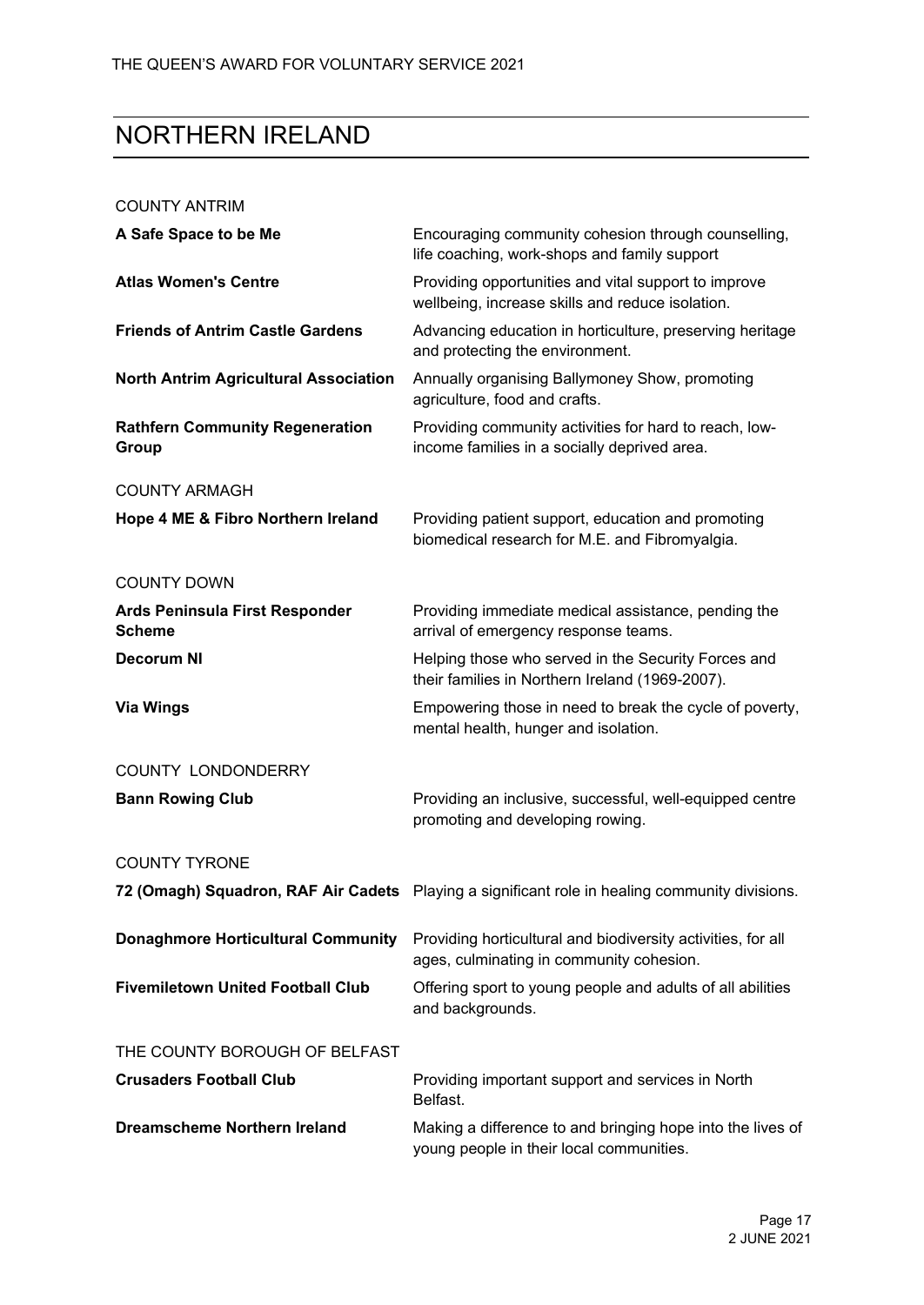### **SCOTLAND**

| <b>ABERDEENSHIRE</b>                                           |                                                                                                      |
|----------------------------------------------------------------|------------------------------------------------------------------------------------------------------|
| <b>Garioch Community Kitchen</b>                               | Providing a range of practical food-skills workshops<br>within an Aberdeenshire community.           |
| <b>Westhill &amp; District Men's Shed</b>                      | Promoting members' wellbeing by providing social<br>facilities and workshops for community projects. |
| <b>ARGYLL AND BUTE</b>                                         |                                                                                                      |
| <b>Shopper-Aide</b>                                            | Providing vital services to older people in the Kintyre<br>Peninsula including the island of Gigha.  |
| <b>BANFFSHIRE</b>                                              |                                                                                                      |
| <b>Aberchirder and District Men's Shed</b>                     | Providing a welcome community for people to meet,<br>acquire shared skills and combat loneliness.    |
| <b>Cullen Volunteer Group</b>                                  | Maintaining and developing public assets and spaces in<br>Cullen for the benefit of the community.   |
| <b>INVERNESS</b>                                               |                                                                                                      |
| <b>Lochaber Hope</b>                                           | Delivering person centred services to the community and<br>reaching out to those most vulnerable.    |
| <b>Nevis Community Radio Ltd</b>                               | Serving the community of Lochaber delivering<br>entertainment, companionship and local information.  |
| <b>West Highland Museum Trust</b>                              | Making the heritage and culture of Lochaber accessible<br>to all.                                    |
| <b>LANARKSHIRE</b>                                             |                                                                                                      |
| <b>East Kilbride and District Young</b><br><b>Farmers Club</b> | Educating and developing young people to realise their<br>full potential.                            |
| PERTH AND KINROSS                                              |                                                                                                      |
| <b>Broke Not Broken</b>                                        | Tackling the many effects of poverty and need in<br>Kinross-shire.                                   |
| <b>RENFREWSHIRE</b>                                            |                                                                                                      |
| <b>Belville Community Garden Trust</b>                         | Building a caring community by transforming a derelict<br>site into a vibrant community asset.       |
| <b>Compassionate Inverclyde</b>                                | Inspiring and empowering ordinary people in times of<br>need through acts of kindness in Inverclyde. |
| <b>ROSS AND CROMARTY</b>                                       |                                                                                                      |
| <b>Cromarty Care Project</b>                                   | Responding to community needs, providing help and<br>support to vulnerable people.                   |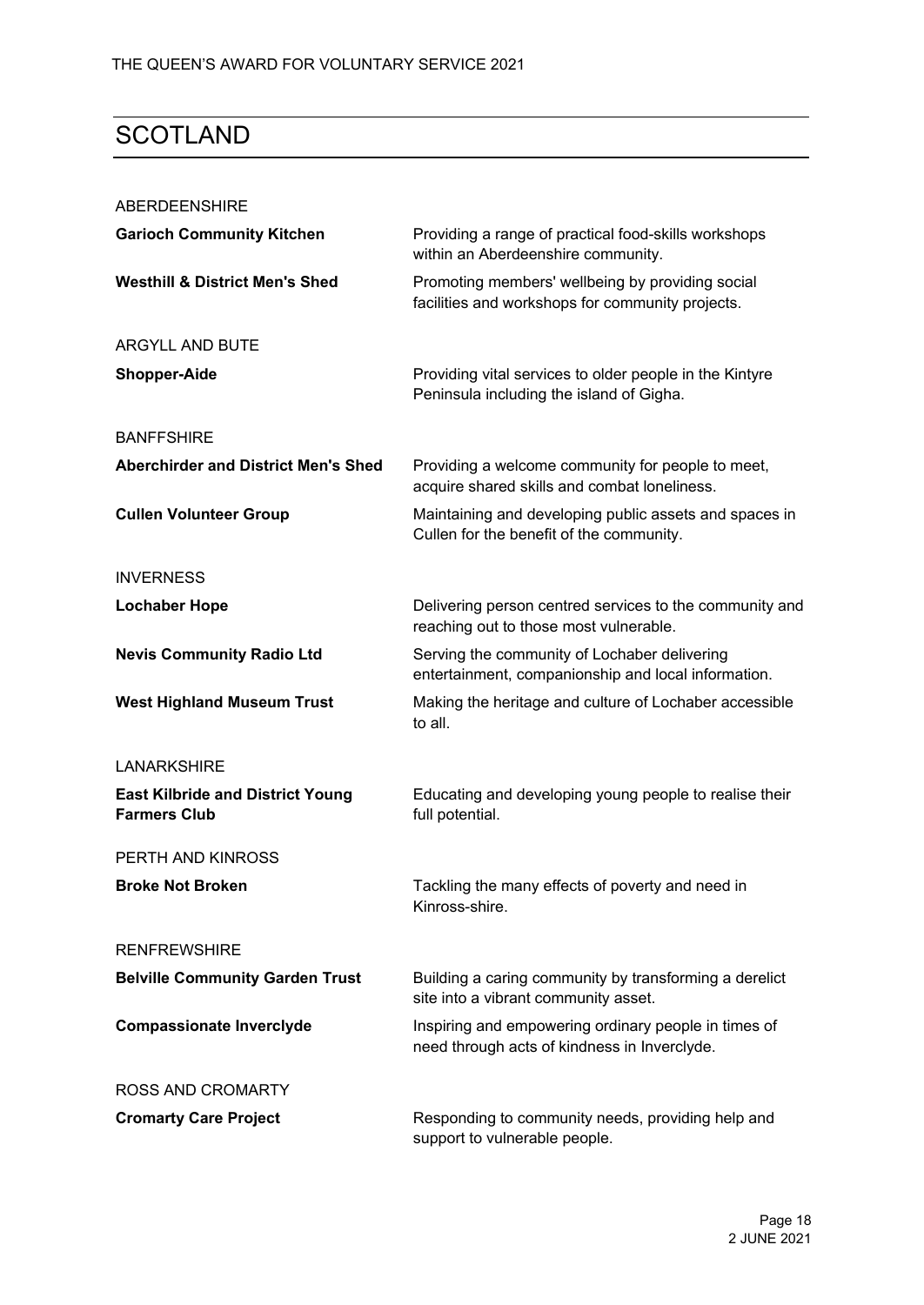| THE CITY OF ABERDEEN                                         |                                                                                                             |
|--------------------------------------------------------------|-------------------------------------------------------------------------------------------------------------|
| <b>Aberdeen Cyrenians</b>                                    | Tackling homelessness and helping those in crisis<br>through poverty, abuse, addiction and mental illness.  |
| <b>Celebrate Aberdeen</b>                                    | Organising events to shine a light on the region's<br>remarkable third sector.                              |
| THE CITY OF EDINBURGH                                        |                                                                                                             |
| <b>Bridgend Farmhouse</b>                                    | Transforming a derelict farmhouse into a community-<br>owned hub for learning, work and community growth.   |
| THE CITY OF GLASGOW                                          |                                                                                                             |
| <b>3D Drumchapel</b>                                         | Journeying with families in North West Glasgow and<br>supporting to develop strong family relationships.    |
| <b>Scottish Ethnic Minority Sports</b><br><b>Association</b> | Encouraging participation of ethnic minorities in sport,<br>promoting equality, challenging discrimination. |

### WALES

| <b>CLWYD</b>                                                    |                                                                                                          |
|-----------------------------------------------------------------|----------------------------------------------------------------------------------------------------------|
| <b>Colwyn Gateway Club</b>                                      | Providing a safe and friendly place for disabled adults.                                                 |
| <b>DYFED</b>                                                    |                                                                                                          |
| <b>Dryslwyn Community Shop</b>                                  | Providing an exemplary volunteer-run bilingual village<br>shop and post office for a rural community.    |
| <b>GWYNEDD</b>                                                  |                                                                                                          |
| <b>Barmouth Community First</b><br><b>Responders</b>            | Saving and enhancing lives in Gwynedd as medical first<br>responders ahead of the emergency services.    |
| <b>MID GLAMORGAN</b>                                            |                                                                                                          |
| <b>Gurnos Men's Project</b>                                     | Working outdoors to support local communities and<br>surrounding areas.                                  |
| <b>South Wales Police Special</b><br>Constabulary               | Providing volunteer policing and keeping the<br>communities of South Wales safe.                         |
| <b>Stephens and George Centenary</b><br><b>Charitable Trust</b> | Enhancing young people's chances, raising literacy<br>standards and engaging young people into the Arts. |
|                                                                 |                                                                                                          |